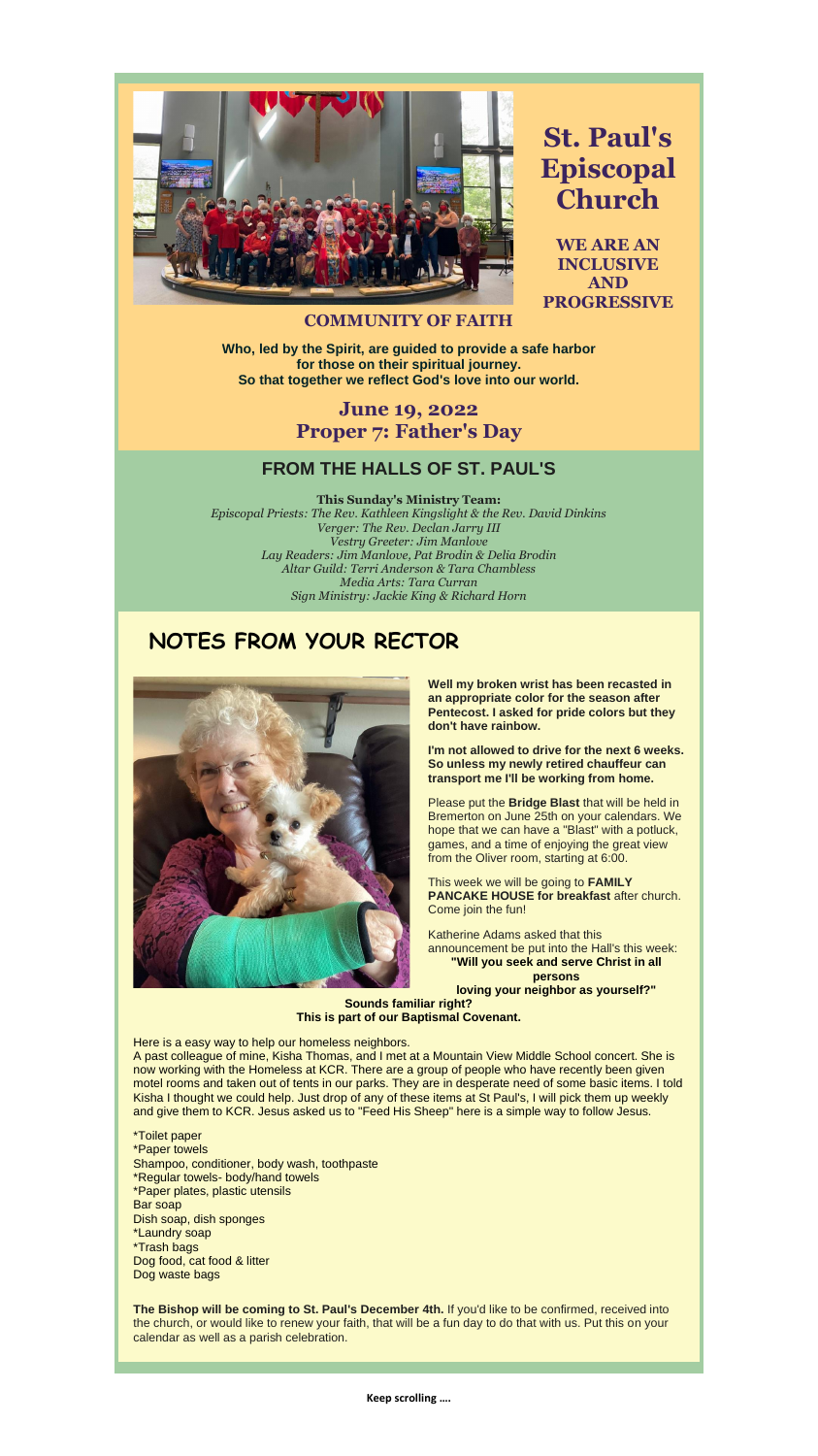God bless you my friends, as we move into our new future together. Mother Kathleen+

#### **Lost and Found**

We are starting to accrue a collection of items left behind, either from our congregation or from one of the outside groups that meet here. Even if you are not sure that you are missing something, please check the box and coat rack in the Narthex in case something of yours is waiting to be claimed.

### **COFFEE HOUR**



**1st Sunday - Pancake Breakfast in PH 2nd - Coffee hour in the Oliver room 3rd - Denny's or Family Pancake 4th - Coffee hour in the Oliver Room** and if there's a **5th Sunday** it will be coffee hour. We hope that this will allow our volunteers to be spaced in such a way as to not be overwhelmed, AND a chance for us to rebuild those relationships challenged by the last couple of years. Also, on those restaurant Sundays, perhaps we can get into the habit of taking newcomers to breakfast on our dollar!

**We look forward to others who will step forward to becoming involved.**

#### **The Book Group Of St. Paul's meets every Monday evening at 6:30 pm via Zoom.**

**The St. Paul's Book Group has selected their new book to read out loud:**

MARY MAGDALENE REVEALED, The First Apostle, Her Feminist Gospel and the Christianity We Haven't Tried Yet. Written by Meggan Watterson, who has written several books including The Devine Feminine Oracle.

This book comes highly recommended by several St. Paul members . The book brings the spiritual texts from Mary Magdalene's Gospel (one that didn't make it into the "Bible", and how it can work in our lives today. It makes it clear that we, as Christians, have a feminine spiritual tradition in out past and future. Some compelling information we do not all know and we can share it while reading this book. We are excited to see how we change as we read this book.

Remember all are invited to this weekly group. You can come once or weekly, we know summer vacations might really happen this year. If you don't have the book in hand that is ok, you will hear it being read to you. We are a welcoming group, learning together, praying together and questioning together. Visit anytime.

Peace to You, Call if you have questions or just join in. Katherine Adams 360-377-9942

Join Zoom Meeting [https://us02web.zoom.us/j/85253008185?pwd=U0dVUjYrTHBtSnFIUlZaa2Z2UURDZz09](https://r20.rs6.net/tn.jsp?f=001smPzftrDGqcFRwaa3NJ8_3k9u2w3tubMRFVwYnM3vX0lTt90D1hyGDMbKUJMpPminrIIA9TX5u7W22w1_dPhhygQmFSsqAK4glJp14TsdLziTjWnuJHYmGVkVakuUKObIA0m_Af7K2qX6aaHH_oSx2NFVVt1oB8shVNdqI0lvm4P0Q5oQz__DDy-7nbvWjhdmmMVCs1H48XeSOo4J-1-tXOc2m24IfNU&c=Sz6pXFn8J9b-FcadEvElUioJ7YKByX6LkgUX8vIvaynQKKWnWSo_5g==&ch=O0Liy_TZjI0pcEB5f8NNIQC8AwgqnJfQ7KROS-Cl7LqLsJCoXvwMsQ==)

Meeting ID: 852 5300 8185

Passcode: journey

#### **St. Paul's Bible Study**

will meet on Wednesday, June 22 at 9:30 am in the Oliver Room. We will discuss the readings for the following Sunday.

The readings are: 2 Kings 2:1-2, 6-14 Psalm 77:1-2, 11-20 Galatians 5:1, 13-25 Luke 9:51-62

All are welcome! Contact Sue Ahrens at 360.471.2139 with any questions.

See you on Wednesday!